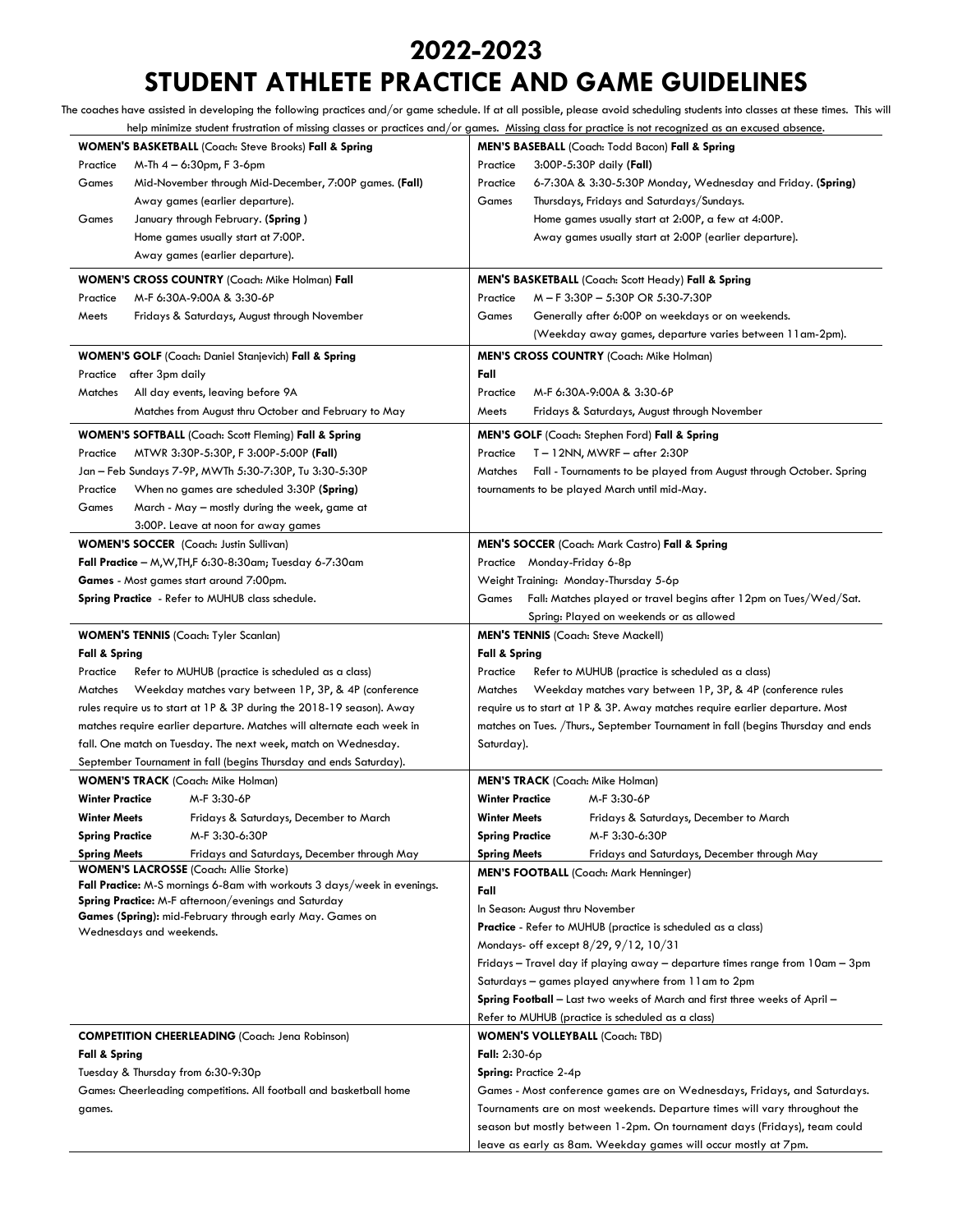| <b>DANCE TEAM</b> (Coach: Tamara Ammons-Jones)                                                                                                                                                                                                                                                                                                                                                                                                                                                                                                                                                                                                                                                                                                                                                                                                                                                                                                                                                                                                                                                                                                                                                                                                                                                                                                                                                                                                                                                                                                                                                                                                                                                                                                                                                                                                                                                                                                                                                                                                                                                                                                              | <b>MEN &amp; WOMEN'S BOWLING</b> (Coach: Jordan Gray & Jerracah Heibel)                                                                                                                                                                                                                                                                                                                                                                                                                                                                                                                                                                                                                                                                                                                                                                                                                                                                                                                                                                                                                                                                                                                                                                                                       |  |  |
|-------------------------------------------------------------------------------------------------------------------------------------------------------------------------------------------------------------------------------------------------------------------------------------------------------------------------------------------------------------------------------------------------------------------------------------------------------------------------------------------------------------------------------------------------------------------------------------------------------------------------------------------------------------------------------------------------------------------------------------------------------------------------------------------------------------------------------------------------------------------------------------------------------------------------------------------------------------------------------------------------------------------------------------------------------------------------------------------------------------------------------------------------------------------------------------------------------------------------------------------------------------------------------------------------------------------------------------------------------------------------------------------------------------------------------------------------------------------------------------------------------------------------------------------------------------------------------------------------------------------------------------------------------------------------------------------------------------------------------------------------------------------------------------------------------------------------------------------------------------------------------------------------------------------------------------------------------------------------------------------------------------------------------------------------------------------------------------------------------------------------------------------------------------|-------------------------------------------------------------------------------------------------------------------------------------------------------------------------------------------------------------------------------------------------------------------------------------------------------------------------------------------------------------------------------------------------------------------------------------------------------------------------------------------------------------------------------------------------------------------------------------------------------------------------------------------------------------------------------------------------------------------------------------------------------------------------------------------------------------------------------------------------------------------------------------------------------------------------------------------------------------------------------------------------------------------------------------------------------------------------------------------------------------------------------------------------------------------------------------------------------------------------------------------------------------------------------|--|--|
| <b>Fall &amp; Spring</b>                                                                                                                                                                                                                                                                                                                                                                                                                                                                                                                                                                                                                                                                                                                                                                                                                                                                                                                                                                                                                                                                                                                                                                                                                                                                                                                                                                                                                                                                                                                                                                                                                                                                                                                                                                                                                                                                                                                                                                                                                                                                                                                                    | <b>Fall &amp; Spring</b>                                                                                                                                                                                                                                                                                                                                                                                                                                                                                                                                                                                                                                                                                                                                                                                                                                                                                                                                                                                                                                                                                                                                                                                                                                                      |  |  |
| Practice: T/Th/F 6-10p                                                                                                                                                                                                                                                                                                                                                                                                                                                                                                                                                                                                                                                                                                                                                                                                                                                                                                                                                                                                                                                                                                                                                                                                                                                                                                                                                                                                                                                                                                                                                                                                                                                                                                                                                                                                                                                                                                                                                                                                                                                                                                                                      | Try to avoid classes between 2 and 6pm.                                                                                                                                                                                                                                                                                                                                                                                                                                                                                                                                                                                                                                                                                                                                                                                                                                                                                                                                                                                                                                                                                                                                                                                                                                       |  |  |
| Games: All home football, m/w basketball games, requested conference                                                                                                                                                                                                                                                                                                                                                                                                                                                                                                                                                                                                                                                                                                                                                                                                                                                                                                                                                                                                                                                                                                                                                                                                                                                                                                                                                                                                                                                                                                                                                                                                                                                                                                                                                                                                                                                                                                                                                                                                                                                                                        | Tournaments are typically Friday-Sunday.                                                                                                                                                                                                                                                                                                                                                                                                                                                                                                                                                                                                                                                                                                                                                                                                                                                                                                                                                                                                                                                                                                                                                                                                                                      |  |  |
| and/or championship games                                                                                                                                                                                                                                                                                                                                                                                                                                                                                                                                                                                                                                                                                                                                                                                                                                                                                                                                                                                                                                                                                                                                                                                                                                                                                                                                                                                                                                                                                                                                                                                                                                                                                                                                                                                                                                                                                                                                                                                                                                                                                                                                   |                                                                                                                                                                                                                                                                                                                                                                                                                                                                                                                                                                                                                                                                                                                                                                                                                                                                                                                                                                                                                                                                                                                                                                                                                                                                               |  |  |
| Dance Competition - Weekend competitions                                                                                                                                                                                                                                                                                                                                                                                                                                                                                                                                                                                                                                                                                                                                                                                                                                                                                                                                                                                                                                                                                                                                                                                                                                                                                                                                                                                                                                                                                                                                                                                                                                                                                                                                                                                                                                                                                                                                                                                                                                                                                                                    |                                                                                                                                                                                                                                                                                                                                                                                                                                                                                                                                                                                                                                                                                                                                                                                                                                                                                                                                                                                                                                                                                                                                                                                                                                                                               |  |  |
| <b>MEN'S WRESTLING</b> (Coach: Steven Bradley)                                                                                                                                                                                                                                                                                                                                                                                                                                                                                                                                                                                                                                                                                                                                                                                                                                                                                                                                                                                                                                                                                                                                                                                                                                                                                                                                                                                                                                                                                                                                                                                                                                                                                                                                                                                                                                                                                                                                                                                                                                                                                                              | MEN'S RUGBY (Coach: John Harley)                                                                                                                                                                                                                                                                                                                                                                                                                                                                                                                                                                                                                                                                                                                                                                                                                                                                                                                                                                                                                                                                                                                                                                                                                                              |  |  |
| Fall & Spring                                                                                                                                                                                                                                                                                                                                                                                                                                                                                                                                                                                                                                                                                                                                                                                                                                                                                                                                                                                                                                                                                                                                                                                                                                                                                                                                                                                                                                                                                                                                                                                                                                                                                                                                                                                                                                                                                                                                                                                                                                                                                                                                               | <b>Fall (August-December)</b>                                                                                                                                                                                                                                                                                                                                                                                                                                                                                                                                                                                                                                                                                                                                                                                                                                                                                                                                                                                                                                                                                                                                                                                                                                                 |  |  |
| Practice<br>2P start time or after                                                                                                                                                                                                                                                                                                                                                                                                                                                                                                                                                                                                                                                                                                                                                                                                                                                                                                                                                                                                                                                                                                                                                                                                                                                                                                                                                                                                                                                                                                                                                                                                                                                                                                                                                                                                                                                                                                                                                                                                                                                                                                                          | Practices M-F 5:30-7p                                                                                                                                                                                                                                                                                                                                                                                                                                                                                                                                                                                                                                                                                                                                                                                                                                                                                                                                                                                                                                                                                                                                                                                                                                                         |  |  |
| November through March - Mostly Saturday competitions, could<br>Games                                                                                                                                                                                                                                                                                                                                                                                                                                                                                                                                                                                                                                                                                                                                                                                                                                                                                                                                                                                                                                                                                                                                                                                                                                                                                                                                                                                                                                                                                                                                                                                                                                                                                                                                                                                                                                                                                                                                                                                                                                                                                       | Team training 3 days a week (time and day yet to be determined) will be                                                                                                                                                                                                                                                                                                                                                                                                                                                                                                                                                                                                                                                                                                                                                                                                                                                                                                                                                                                                                                                                                                                                                                                                       |  |  |
| have some on a Friday or Sunday. One or two competitions may require                                                                                                                                                                                                                                                                                                                                                                                                                                                                                                                                                                                                                                                                                                                                                                                                                                                                                                                                                                                                                                                                                                                                                                                                                                                                                                                                                                                                                                                                                                                                                                                                                                                                                                                                                                                                                                                                                                                                                                                                                                                                                        | after 3:30pm<br>Fri could also be a travel day for away matches departing 12-3pm                                                                                                                                                                                                                                                                                                                                                                                                                                                                                                                                                                                                                                                                                                                                                                                                                                                                                                                                                                                                                                                                                                                                                                                              |  |  |
| leaving times around 12pm on a Friday.                                                                                                                                                                                                                                                                                                                                                                                                                                                                                                                                                                                                                                                                                                                                                                                                                                                                                                                                                                                                                                                                                                                                                                                                                                                                                                                                                                                                                                                                                                                                                                                                                                                                                                                                                                                                                                                                                                                                                                                                                                                                                                                      | Matches on Saturday                                                                                                                                                                                                                                                                                                                                                                                                                                                                                                                                                                                                                                                                                                                                                                                                                                                                                                                                                                                                                                                                                                                                                                                                                                                           |  |  |
|                                                                                                                                                                                                                                                                                                                                                                                                                                                                                                                                                                                                                                                                                                                                                                                                                                                                                                                                                                                                                                                                                                                                                                                                                                                                                                                                                                                                                                                                                                                                                                                                                                                                                                                                                                                                                                                                                                                                                                                                                                                                                                                                                             | Spring (January-May)                                                                                                                                                                                                                                                                                                                                                                                                                                                                                                                                                                                                                                                                                                                                                                                                                                                                                                                                                                                                                                                                                                                                                                                                                                                          |  |  |
|                                                                                                                                                                                                                                                                                                                                                                                                                                                                                                                                                                                                                                                                                                                                                                                                                                                                                                                                                                                                                                                                                                                                                                                                                                                                                                                                                                                                                                                                                                                                                                                                                                                                                                                                                                                                                                                                                                                                                                                                                                                                                                                                                             | Team training 3 days a week (time and day yet to be determined)                                                                                                                                                                                                                                                                                                                                                                                                                                                                                                                                                                                                                                                                                                                                                                                                                                                                                                                                                                                                                                                                                                                                                                                                               |  |  |
|                                                                                                                                                                                                                                                                                                                                                                                                                                                                                                                                                                                                                                                                                                                                                                                                                                                                                                                                                                                                                                                                                                                                                                                                                                                                                                                                                                                                                                                                                                                                                                                                                                                                                                                                                                                                                                                                                                                                                                                                                                                                                                                                                             | (February-May)                                                                                                                                                                                                                                                                                                                                                                                                                                                                                                                                                                                                                                                                                                                                                                                                                                                                                                                                                                                                                                                                                                                                                                                                                                                                |  |  |
|                                                                                                                                                                                                                                                                                                                                                                                                                                                                                                                                                                                                                                                                                                                                                                                                                                                                                                                                                                                                                                                                                                                                                                                                                                                                                                                                                                                                                                                                                                                                                                                                                                                                                                                                                                                                                                                                                                                                                                                                                                                                                                                                                             | Practices Tues, Thurs and Fri 5:30-7pm<br>Matches on Saturday                                                                                                                                                                                                                                                                                                                                                                                                                                                                                                                                                                                                                                                                                                                                                                                                                                                                                                                                                                                                                                                                                                                                                                                                                 |  |  |
|                                                                                                                                                                                                                                                                                                                                                                                                                                                                                                                                                                                                                                                                                                                                                                                                                                                                                                                                                                                                                                                                                                                                                                                                                                                                                                                                                                                                                                                                                                                                                                                                                                                                                                                                                                                                                                                                                                                                                                                                                                                                                                                                                             |                                                                                                                                                                                                                                                                                                                                                                                                                                                                                                                                                                                                                                                                                                                                                                                                                                                                                                                                                                                                                                                                                                                                                                                                                                                                               |  |  |
| MEN & WOMEN'S CYCLING (Coach: John Hoopingarner)<br>With all disciplines, there will be additional hours of practice and<br>cycling in small groups/rides that will occur outside of formal "team<br>practice" time. Racing dates may be added/changed to allow for<br>proper rider development and scheduling to prepare the team for the<br>national championships at the end of each season. Some riders will go to<br>all races posted below, some riders will go to races outside of the listed<br>team schedule.<br>Fall - 2022<br>Track Season August 8th - September 10th<br>M,T,W,F - 5:45am-7:45am and 3-6pm<br>Saturday and Sunday, specific to rider disciplines, TBD<br>$\overline{\phantom{a}}$<br>Team Races - August 11, 16, 18, 19, 20, 21, 25, September<br>1<br>Riders report to Velodrome at 5pm on race days,<br>$\circ$<br>racing 7pm-9pm<br>Track Nationals, September 8-9-10 2022, Indianapolis, IN<br><b>BMX Fall season - August 15-November 27th</b><br>Tuesday and Thursday @ Indy Cycloplex, 6pm-8pm<br>Team Races (There is the possibility for more races, Full<br>schedule TBD)<br>Derby City BMX, Sept. 1st-4th<br>$\circ$<br>MTB Season August 15-October 12th<br>Tuesday, Dual Slalom Practice @ Indy Cycloplex, 3-6pm<br>Wednesday, Team Practice, 3-9pm (any 2-3hrs during this<br>window)<br>Travel for races - Thursday or Friday (travel may begin<br>between 8am and 4pm)<br>Team Races – including travel days (There is the possibility for<br>more races, full schedule is TBD)<br>Southwest Way park MTB - August 21st<br>$\circ$<br>Fat Tire Festival - Sept. 1-5 <sup>th</sup><br>$\circ$<br>Lindsey Wilson MTB - Sept. 15-18 <sup>th</sup><br>$\circ$<br>Lees-McRae MTB - Sept. 22nd-26th<br>$\circ$<br>Lindenwood MTB - Sept. 29th- October 2nd<br>$\circ$<br>MTB Nationals, October 11-17 2022, Durango, CO<br>Cyclo-cross Season September 1-December 12th<br>Tuesday - 3:30-6:30pm<br>Wednesday - 4-8pm<br>$\overline{a}$<br>Team Races (There is the possibility for more races, full<br>schedule TBD)<br>Kings $CX - Oct. 21-23$<br>$\circ$<br>MARIAN HOME RACE - Major Taylor Cross Cup -<br>$\circ$ | MEN & WOMEN'S CYCLING CONT'D (Coach: John Hoopingarner)<br>With all disciplines, there will be additional hours of practice and cycling in<br>small groups/rides that will occur outside of formal "team practice" time.<br>Racing dates may be added/changed to allow for proper rider development<br>and scheduling to prepare the team for the national championships at the end<br>of each season. Some riders will go to all races posted below, some riders will<br>go to races outside of the listed team schedule.<br><b>Spring - 2023</b><br>ROAD Season November 1 - May 14th<br>Tuesday - Team Time Trial Practice -4-6pm<br>Wednesday - Crit Practice - 3:30-7:30pm<br>Team Races - Full Schedule is TBD<br><b>Team Home Race TBD</b><br>$\circ$<br>Road Nationals, Late April-Early May, typically during Exam<br>week or Graduation weekend, (Location TBD) 2023<br><b>BMX Season January 1 - Nationals</b><br>Monday - Gates 4pm-8pm, indoors in Clare basement<br>Tuesday - travel to indoor facilities 3:30pm-10pm<br>Wednesday and Thursday - group practice at Indy Cycloplex 4pm-<br>6pm<br>Friday - travel to indoor training facilities 3:30pm-11:30pm<br>Team races - Full Schedule is TBD<br><b>BMX Nationals: March or April 2023 (location TBD)</b> |  |  |
| October 29-30                                                                                                                                                                                                                                                                                                                                                                                                                                                                                                                                                                                                                                                                                                                                                                                                                                                                                                                                                                                                                                                                                                                                                                                                                                                                                                                                                                                                                                                                                                                                                                                                                                                                                                                                                                                                                                                                                                                                                                                                                                                                                                                                               |                                                                                                                                                                                                                                                                                                                                                                                                                                                                                                                                                                                                                                                                                                                                                                                                                                                                                                                                                                                                                                                                                                                                                                                                                                                                               |  |  |
| Hendersonville CX - November 18-20<br>$\circ$                                                                                                                                                                                                                                                                                                                                                                                                                                                                                                                                                                                                                                                                                                                                                                                                                                                                                                                                                                                                                                                                                                                                                                                                                                                                                                                                                                                                                                                                                                                                                                                                                                                                                                                                                                                                                                                                                                                                                                                                                                                                                                               |                                                                                                                                                                                                                                                                                                                                                                                                                                                                                                                                                                                                                                                                                                                                                                                                                                                                                                                                                                                                                                                                                                                                                                                                                                                                               |  |  |
| CX Nationals, December 6-12 2022, Hartford, CT                                                                                                                                                                                                                                                                                                                                                                                                                                                                                                                                                                                                                                                                                                                                                                                                                                                                                                                                                                                                                                                                                                                                                                                                                                                                                                                                                                                                                                                                                                                                                                                                                                                                                                                                                                                                                                                                                                                                                                                                                                                                                                              |                                                                                                                                                                                                                                                                                                                                                                                                                                                                                                                                                                                                                                                                                                                                                                                                                                                                                                                                                                                                                                                                                                                                                                                                                                                                               |  |  |
|                                                                                                                                                                                                                                                                                                                                                                                                                                                                                                                                                                                                                                                                                                                                                                                                                                                                                                                                                                                                                                                                                                                                                                                                                                                                                                                                                                                                                                                                                                                                                                                                                                                                                                                                                                                                                                                                                                                                                                                                                                                                                                                                                             |                                                                                                                                                                                                                                                                                                                                                                                                                                                                                                                                                                                                                                                                                                                                                                                                                                                                                                                                                                                                                                                                                                                                                                                                                                                                               |  |  |
| <b>GAME DAY CHEERLEADING</b> (Coach: Aly Vonier)                                                                                                                                                                                                                                                                                                                                                                                                                                                                                                                                                                                                                                                                                                                                                                                                                                                                                                                                                                                                                                                                                                                                                                                                                                                                                                                                                                                                                                                                                                                                                                                                                                                                                                                                                                                                                                                                                                                                                                                                                                                                                                            |                                                                                                                                                                                                                                                                                                                                                                                                                                                                                                                                                                                                                                                                                                                                                                                                                                                                                                                                                                                                                                                                                                                                                                                                                                                                               |  |  |
| <b>Fall &amp; Spring</b>                                                                                                                                                                                                                                                                                                                                                                                                                                                                                                                                                                                                                                                                                                                                                                                                                                                                                                                                                                                                                                                                                                                                                                                                                                                                                                                                                                                                                                                                                                                                                                                                                                                                                                                                                                                                                                                                                                                                                                                                                                                                                                                                    |                                                                                                                                                                                                                                                                                                                                                                                                                                                                                                                                                                                                                                                                                                                                                                                                                                                                                                                                                                                                                                                                                                                                                                                                                                                                               |  |  |
| Tuesday & Thursday from 6:30-9:30p                                                                                                                                                                                                                                                                                                                                                                                                                                                                                                                                                                                                                                                                                                                                                                                                                                                                                                                                                                                                                                                                                                                                                                                                                                                                                                                                                                                                                                                                                                                                                                                                                                                                                                                                                                                                                                                                                                                                                                                                                                                                                                                          |                                                                                                                                                                                                                                                                                                                                                                                                                                                                                                                                                                                                                                                                                                                                                                                                                                                                                                                                                                                                                                                                                                                                                                                                                                                                               |  |  |
| Games: Cheerleading competitions. All football and basketball home<br>games.                                                                                                                                                                                                                                                                                                                                                                                                                                                                                                                                                                                                                                                                                                                                                                                                                                                                                                                                                                                                                                                                                                                                                                                                                                                                                                                                                                                                                                                                                                                                                                                                                                                                                                                                                                                                                                                                                                                                                                                                                                                                                |                                                                                                                                                                                                                                                                                                                                                                                                                                                                                                                                                                                                                                                                                                                                                                                                                                                                                                                                                                                                                                                                                                                                                                                                                                                                               |  |  |